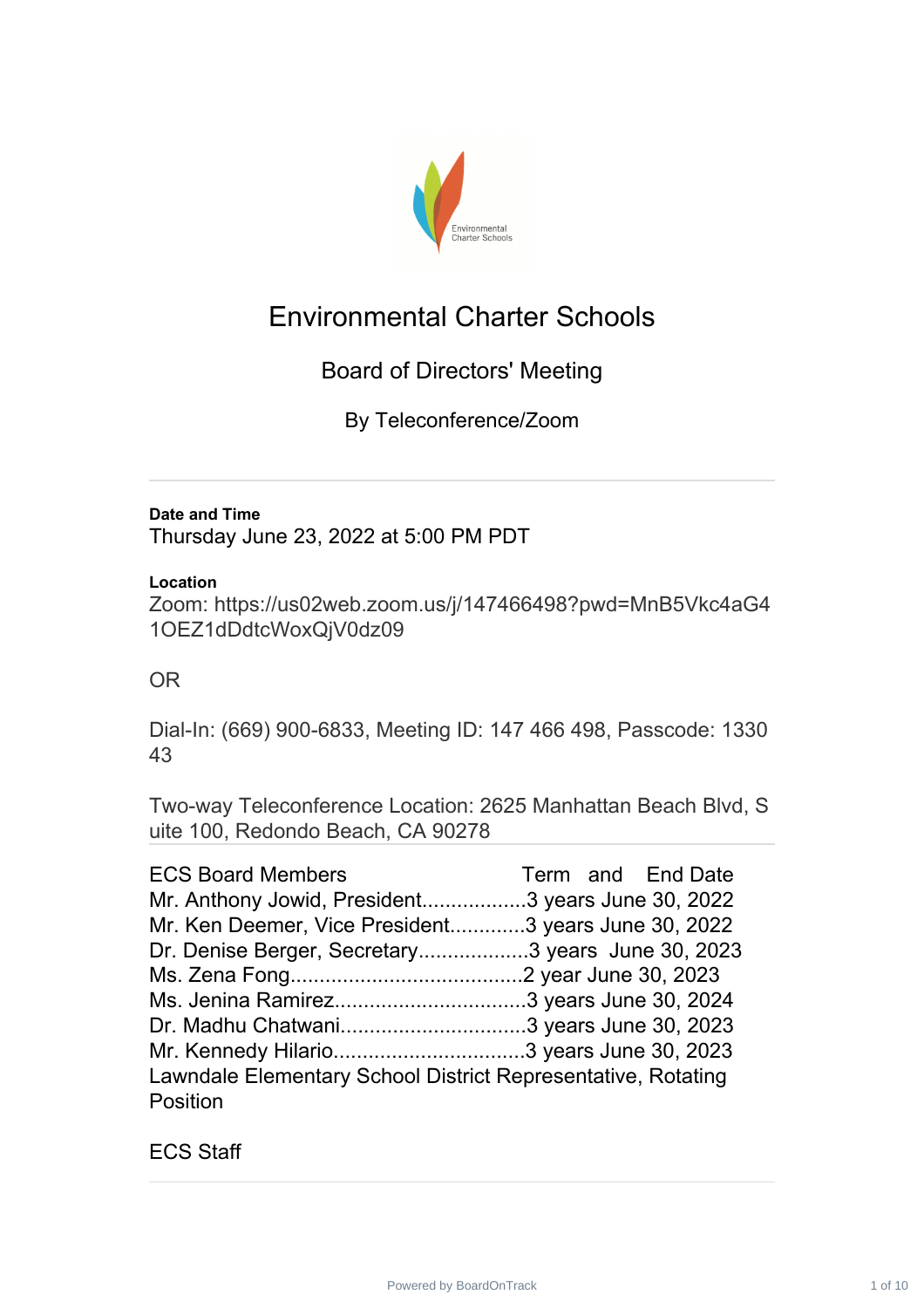Ms. Farnaz Golshani-Flechner, Chief Executive Officer/Executive **Director** 

Ms. Danielle Kelsick, Chief Academic Officer

Ms. Alison Diaz, Director of Growth and Sustainability (Facilities)

Dr. Beth Bernstein-Yamashiro, Director of Principal

Development/Principal Coach

Ms. Tracy Bondi, Director of Finance

Ms. Julie Vo, Director of Development

Mr. Jeremiah David, Director of Compliance and Operations

Ms. Sarah Jamieson, Director of Human Resources

Mr. Michael Martucci, Director of Student Services

Ms. Jen Fenton, Director of Health and Safety

Ms. KC Fabiero, Principal at ECHS-Lawndale

Dr. Geneva Matthews, Principal at ECMS-Inglewood

Mr. Dave Trejo, Principal at ECMS-Gardena

Dr. Cindy Guardado, Principal at ECHS-Gardena

#### **Mission:**

Reimagine public education in low-income communities of color to prepare conscious, critical thinkers who are equipped to graduate from college and create a more equitable and sustainable world.

#### **Values:**

JUSTICE - We examine bias, racism, and prejudice. We deliver culturally-responsive curricula. We succeed when students' race and class cease to predict their level of achievement.

COMMUNITY - We care. We collaborate. We respect the rights and voices of our stakeholders.

CURIOSITY - We question. We explore. We innovate.

SUSTAINABILITY - We think globally and act locally. We adapt. We encourage systems thinking to create a sustainable future.

LEADERSHIP - We listen. We think critically. We advocate. We shift public discourse. We are our own superheroes.

#### **THE ORDER OF BUSINESS MAY BE CHANGED WITHOUT NOTICE**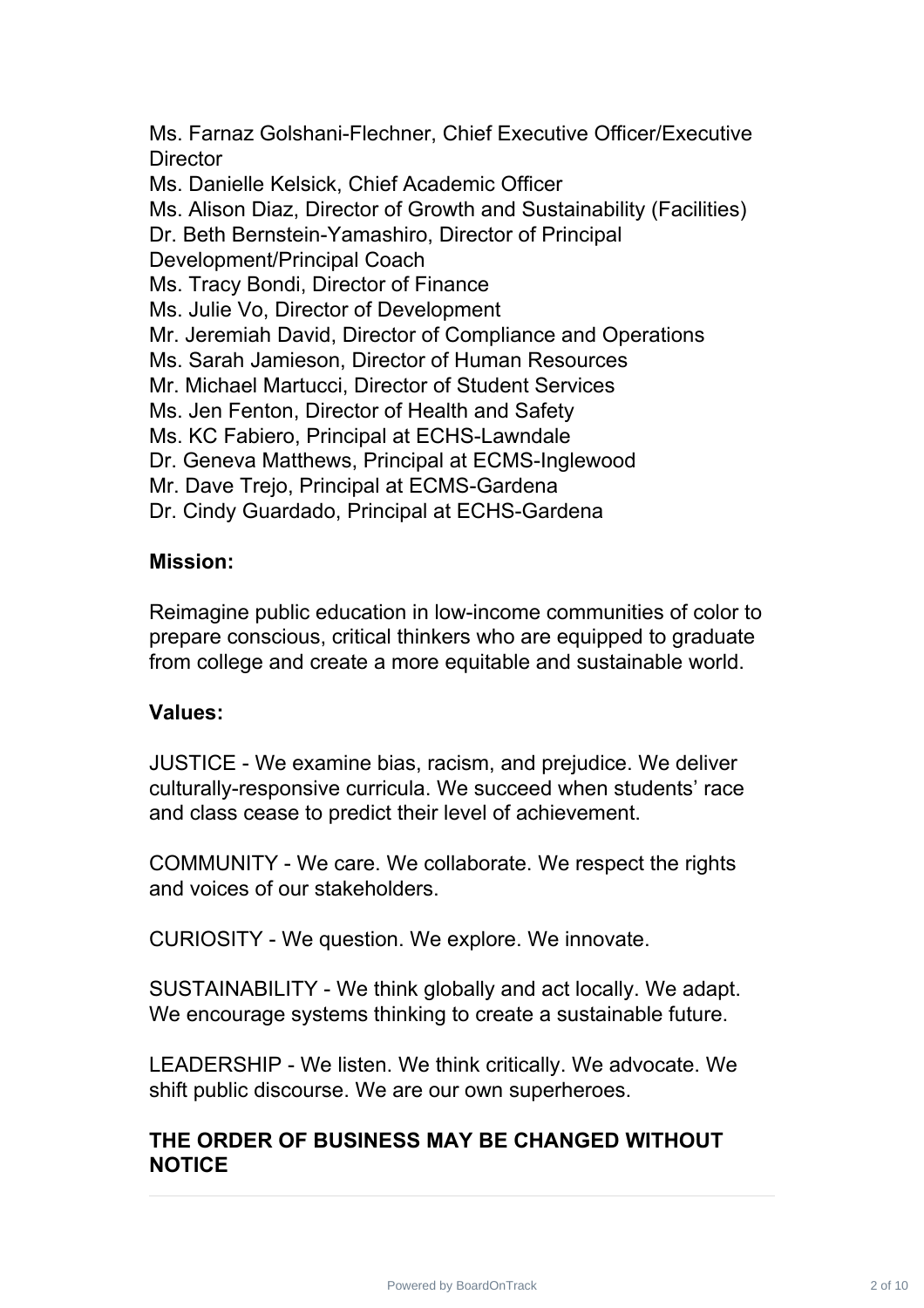Notice is hereby given that the order of consideration of matters on this agenda may be changed without prior notice.

#### **PUBLIC SPEAKERS AT BOARD MEETINGS**

Notice is hereby given that consistent with the requirements of the Ralph M. Brown Act, special presentations not mentioned in the agenda may be made at this meeting. However, any such presentation will be for information only. The public should be aware that the Board is unable by law to deliberate or take action on items raised during the Presentations from the Floor section.

Environmental Charter Schools recognizes that it benefits greatly from public input and perspective. Individuals are invited to address the Board on any topic or subject matter that falls within the Environmental Charter School's purview. Speakers may sign up in person immediately prior to the beginning of the Board meeting by turning in a Speaker Form (available at the check-in table in English and Spanish).

Should a member of the public wish to speak on matters not listed on the agenda, they may speak during the Presentations from the Floor section of the agenda. Speakers will be given a maximum of three (3) minutes each to address the Board (non-English speakers utilizing translators will be given a maximum of six (6) minutes each). Please note that the Board allows a maximum of 10 minutes to each subject as determined by the Board's presiding officer.

Should a member of the public wish to speak on matters listed on the agenda, they may speak during the Presentations from the Floor section of the agenda. Speakers will be given a maximum of five (5) minutes each to address the Board (non-English speakers utilizing translators will be given a maximum of ten (10) minutes each).

The public should be aware that the Board is unable by law to deliberate or take action on items raised during the Presentations from the Floor section.

### **REASONABLE ACCOMMODATION WILL BE PROVIDED FOR ANY INDIVIDUAL WITH A DISABILITY**

Pursuant to the Rehabilitation Act of 1973 and the Americans with Disabilities Act of 1990, any individual with a disability who requires reasonable accommodation to attend or participate in this meeting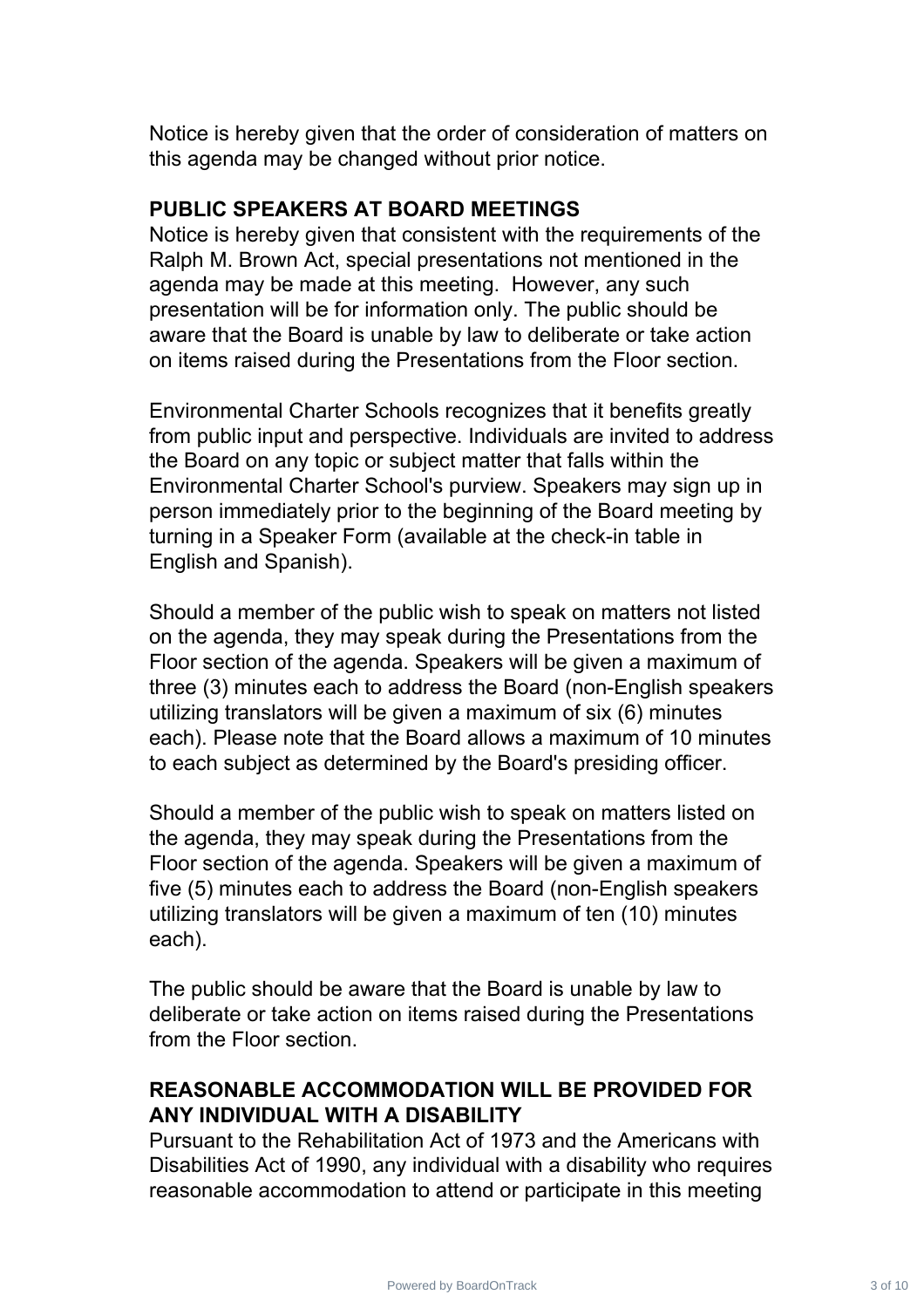of the Governing Board may request assistance by contacting ECS at (310) 214-3408, option 5.

#### **FOR MORE INFORMATION**

agenda items

For more information concerning this agenda or for materials relating to this meeting, please contact ECS at (310) 214-3408, option 5.

| Agenda                                                                                                                                                                                                                                                                                                                                                   |            |                          |                |
|----------------------------------------------------------------------------------------------------------------------------------------------------------------------------------------------------------------------------------------------------------------------------------------------------------------------------------------------------------|------------|--------------------------|----------------|
|                                                                                                                                                                                                                                                                                                                                                          |            | <b>Purpose Presenter</b> | <b>Time</b>    |
| I. Opening Items                                                                                                                                                                                                                                                                                                                                         |            |                          | 5:00 PM        |
| <b>Opening Items</b>                                                                                                                                                                                                                                                                                                                                     |            |                          |                |
| A. Record Attendance and Guests                                                                                                                                                                                                                                                                                                                          |            | Anthony<br>Jowid         | 1 <sub>m</sub> |
| • Thelma Gonzalez, Lawndale Elementary School District Director<br>of Student Support Services (attending as LESD board<br>representative)                                                                                                                                                                                                               |            |                          |                |
| <b>B.</b> Call the Meeting to Order                                                                                                                                                                                                                                                                                                                      |            | Anthony<br>Jowid         | 1 <sub>m</sub> |
| <b>C.</b> Approve the agenda                                                                                                                                                                                                                                                                                                                             | Vote       | Anthony<br>Jowid         | 1 <sub>m</sub> |
| • Version en español                                                                                                                                                                                                                                                                                                                                     |            |                          |                |
| II. Presentations from the Floor                                                                                                                                                                                                                                                                                                                         |            |                          | 5:03 PM        |
| A. Presentations from the floor on<br>non-agenda Items                                                                                                                                                                                                                                                                                                   | <b>FYI</b> |                          |                |
| Should a member of the public wish to speak on matters not listed on<br>the agenda, they may speak during the Presentations from the Floor<br>section of the agenda. Speakers will be given a maximum of three (3)<br>minutes each to address the Board (non-English speakers utilizing<br>translators will be given a maximum of six (6) minutes each). |            |                          |                |
| <b>B.</b> Presentations from the floor on                                                                                                                                                                                                                                                                                                                | <b>FYI</b> |                          |                |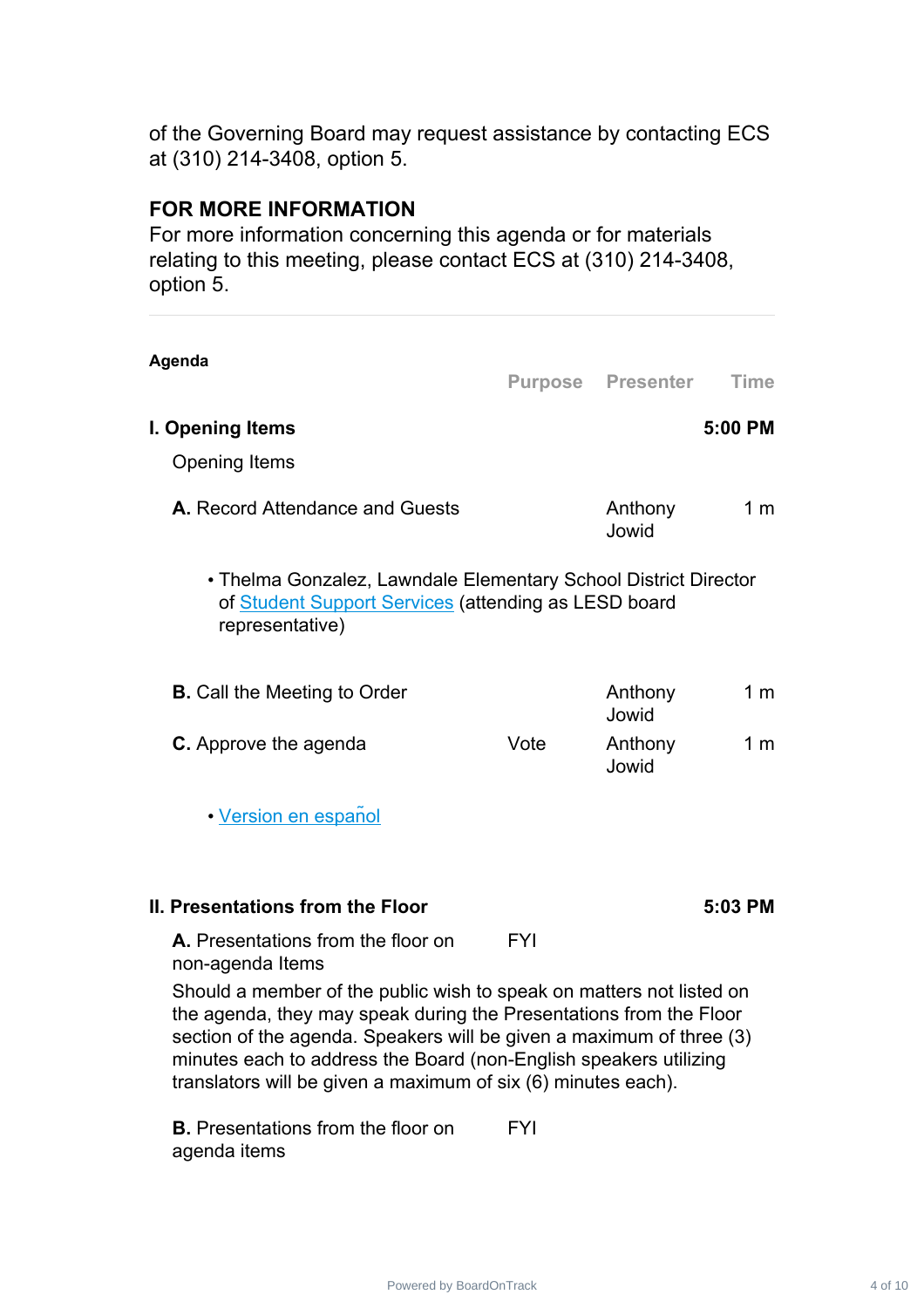**Purpose Presenter Time**

Should a member of the public wish to speak on matters listed on the agenda, they may speak during the Presentations from the Floor section of the agenda. Speakers will be given a maximum of five (5) minutes each to address the Board (non-English speakers utilizing translators will be given a maximum of ten (10) minutes each).

| III. Reports/Discussions                                    |            |                                 | 5:03 PM         |
|-------------------------------------------------------------|------------|---------------------------------|-----------------|
| A. Leadership updates                                       | <b>FYI</b> | Farnaz<br>Golshani-<br>Flechner | 10 <sub>m</sub> |
| <b>B.</b> 21/22 EdTec financial update and<br>22/23 budgets | <b>FYI</b> | Dorothy<br>Lee                  | 10 <sub>m</sub> |
| • 21/22 Financial LIndate                                   |            |                                 |                 |

- 21/22 Financial Update
	- [Financial](https://ecsonline.box.com/s/5sy2qeeb0fw7pdu8wu5yi5h4teaqada9) Update
	- ECHS-L Income and Cash Flow [Statements](https://ecsonline.box.com/s/6g8vvw7fu4y8ctw40t217o6bd16jpxtg)
	- ECMS-G Income and Cash Flow [Statements](https://ecsonline.box.com/s/qiydohmx7gt9wszdbiv91olakjp5feh9)
	- ECMS-I Income and Cash Flow [Statements](https://ecsonline.box.com/s/c43gwekv4ar2dvgnw29c33lxfmzk1zvk)
	- ECHS-G Income and Cash Flow [Statements](https://ecsonline.box.com/s/vrgvf0kn67pspm36yrj6sre42s5kcsqh)

• 22/23 Budgets

- [ECHS-Lawndale](https://ecsonline.box.com/s/4xi09czgpozn10prwxtt6wgmqlj8mvjo)
- [ECMS-Gardena](https://ecsonline.box.com/s/cbpg56f8zz10qzn1hqo6bd7nrgq22qpb)
- [ECMS-Inglewood](https://ecsonline.box.com/s/h6m01pkxfu1wcj6k1j2k0xyr435hzlwo)
- [ECHS-Gardena](https://ecsonline.box.com/s/m95zijeya14oeqbj5ya11akop971fdcb)

| <b>C.</b> 2021-2024 LCAP End of Year 1 | <b>EYI</b> | <b>Home</b> | 20 m |
|----------------------------------------|------------|-------------|------|
| Update and Year 2 Preview              |            | Office      |      |
|                                        |            | team        |      |

• 2021-2024 LCAP End of Year 1 Update and Year 2 Preview presentation

| IV. Public Hearing                                                                                 |            |               | 5:43 PM        |
|----------------------------------------------------------------------------------------------------|------------|---------------|----------------|
| A. Public Hearing: Local Control and<br>Accountability Plans for ECHS-L,<br>ECMS-G, ECMS-I, ECHS-G | <b>FYI</b> | <b>Public</b> | $20 \text{ m}$ |

• Public Hearing Notice - Local Control and [Accountability](https://ecsonline.box.com/s/55lxthqt5rey581etnn2ql7sj2ya4zqm) Plans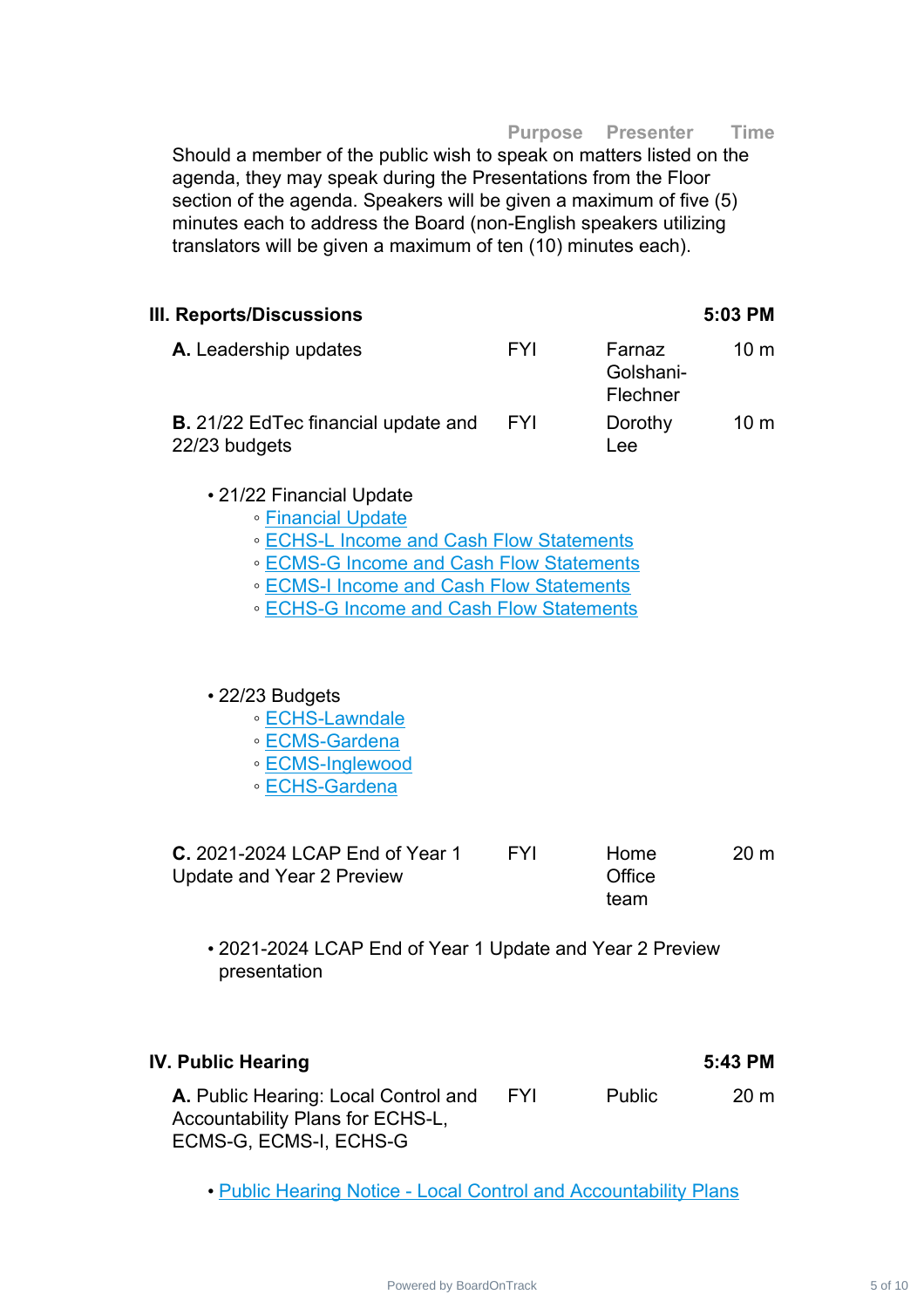**Purpose Presenter Time**

#### ◦ LCAP 2021-24 Year 2

- [ECHS-Lawndale](https://ecsonline.box.com/s/5q6b74wirjlx4swo4vqhxbh7i7n2umhi)
- [ECMS-Gardena](https://ecsonline.box.com/s/3ndq92jc289lshjkzins03g3a3vrnf81)
- [ECMS-Inglewood](https://ecsonline.box.com/s/n1hmkpyhifg4opozfxkml4dhqodp87vt)
- [ECHS-Gardena](https://ecsonline.box.com/s/fxbo4ckak6q0ttcjz1rt7otr2w4gh6y9)

# **V. Consent Items A-N 6:03 PM**

**A.** Approve Board Resolution 2021- 2022 #6 - Authorizing Remote Board Meetings Vote Jeremiah David 3 m

• Board Resolution 2021-2022 #6 - [Authorizing](https://ecsonline.box.com/s/q9dvsqgc5fd2sv47dzocucpo3yrspgqp) Remote Board **Meetings** 

| <b>B.</b> Approve minutes for 5/26/2022<br><b>ECS board meeting</b> | <b>Minutes</b> | Approve Jeremiah<br>David |
|---------------------------------------------------------------------|----------------|---------------------------|
| C. Approve 2022-2023 Board Term<br><b>Renewals</b>                  | Vote           | Jeremiah<br>David         |

*Approve Board Term Renewals as follows:*

• Approve Anthony Jowid as board president for 3-year term: July 1, 2022 - June 30, 2025

| <b>D.</b> Approve 2022-2023 Board & | Vote | Jeremiah  |
|-------------------------------------|------|-----------|
| <b>Committee Calendar</b>           |      | David &   |
|                                     |      | Farnaz    |
|                                     |      | Golshani- |
|                                     |      | Flechner  |
|                                     |      |           |

• 2022-2023 Board & [Committee](https://ecsonline.box.com/s/tru9yru314stgtekkp92pdh6hfvia9is) Calendar

| <b>E.</b> Approve 2022-2023 ECS Board | Vote | Jeremiah  |
|---------------------------------------|------|-----------|
| <b>Committees &amp; Terms</b>         |      | David &   |
|                                       |      | Farnaz    |
|                                       |      | Golshani- |
|                                       |      | Flechner  |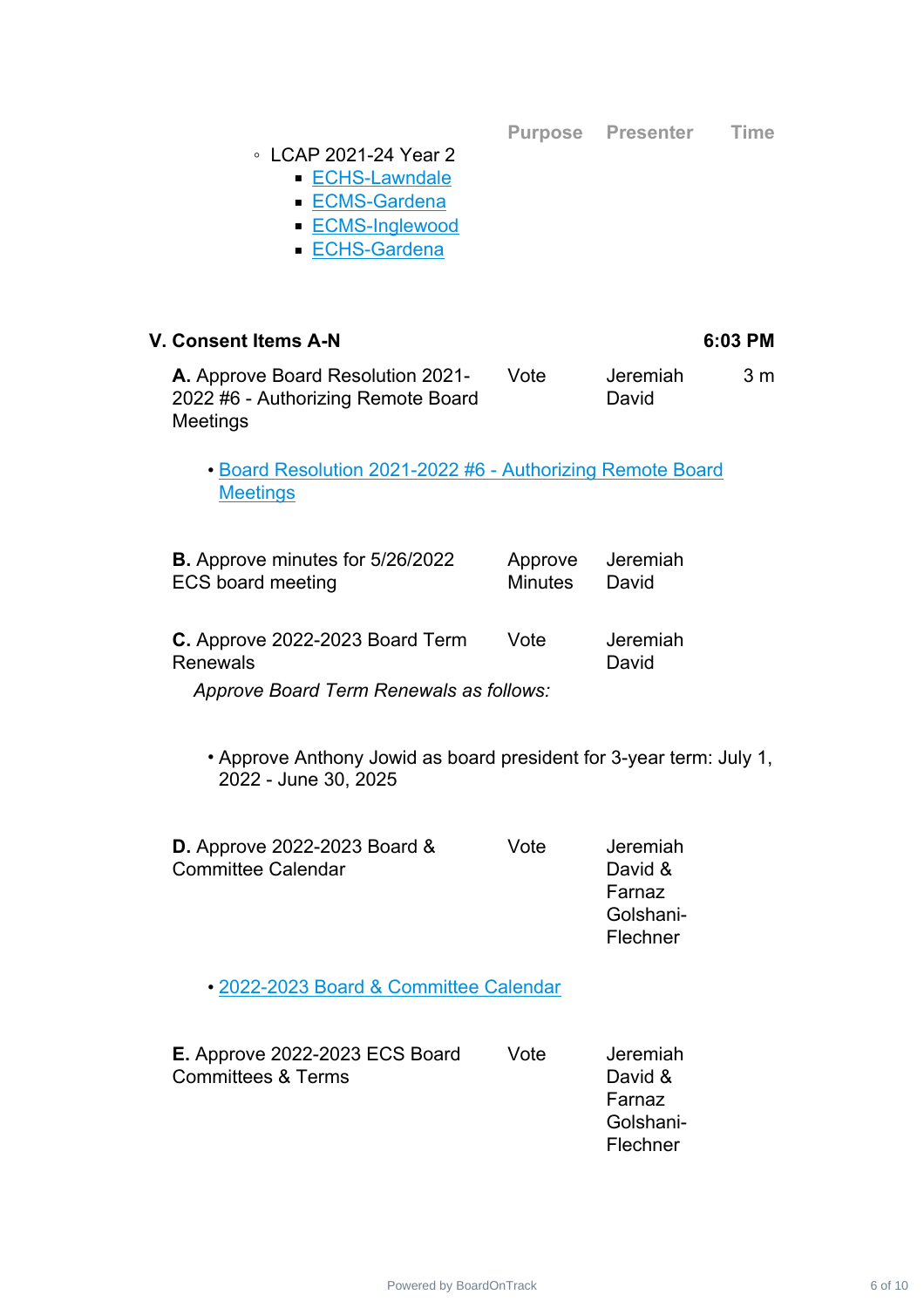• 2022-2023 ECS Board [Committees](https://ecsonline.box.com/s/3pxfmqmryp6ol0ripy151aoqayhnxqxw) & Terms

| <b>F.</b> Approve ECS Expanded Learning<br>Opportunities Program (ELO-P) Plan                                                                      | Vote | Farnaz<br>Golshani-<br>Flechner<br>& Julie Vo                  |
|----------------------------------------------------------------------------------------------------------------------------------------------------|------|----------------------------------------------------------------|
| <b>. ECS Expanded Learning Opportunities Program (ELO-P) Plan</b><br>∘ ELO-P Spending Plan (page 1) recommended by ECS<br><b>Finance Committee</b> |      |                                                                |
| <b>G.</b> Approve ECS board resolution<br>supporting safe gun storage                                                                              | Vote | <b>Jennifer</b><br>Fenton &<br>Farnaz<br>Golshani-<br>Flechner |
| <b>ECS board resolution supporting safe gun storage</b>                                                                                            |      |                                                                |
| H. Approve revisions to ECS Local<br><b>School Wellness Policy</b>                                                                                 | Vote | Jeremiah<br>David                                              |
| • ECS Local School Wellness Policy - tracked changes on pages 8,<br>11, and 12                                                                     |      |                                                                |
| I. Accept 22/23 Chief Executive<br><b>Officer/Executive Director</b><br>compensation analysis regarding<br>CEO 9% compensation increase            | Vote | Dorothy<br>Lee,<br>Tracy<br>Bondi &<br>Jeremiah<br>David       |
| • 22/23 Chief Executive Officer/Executive Director compensation<br>analysis                                                                        |      |                                                                |

**J.** Approve 6/17/2022 Finance Committee meeting minutes

Approve Minutes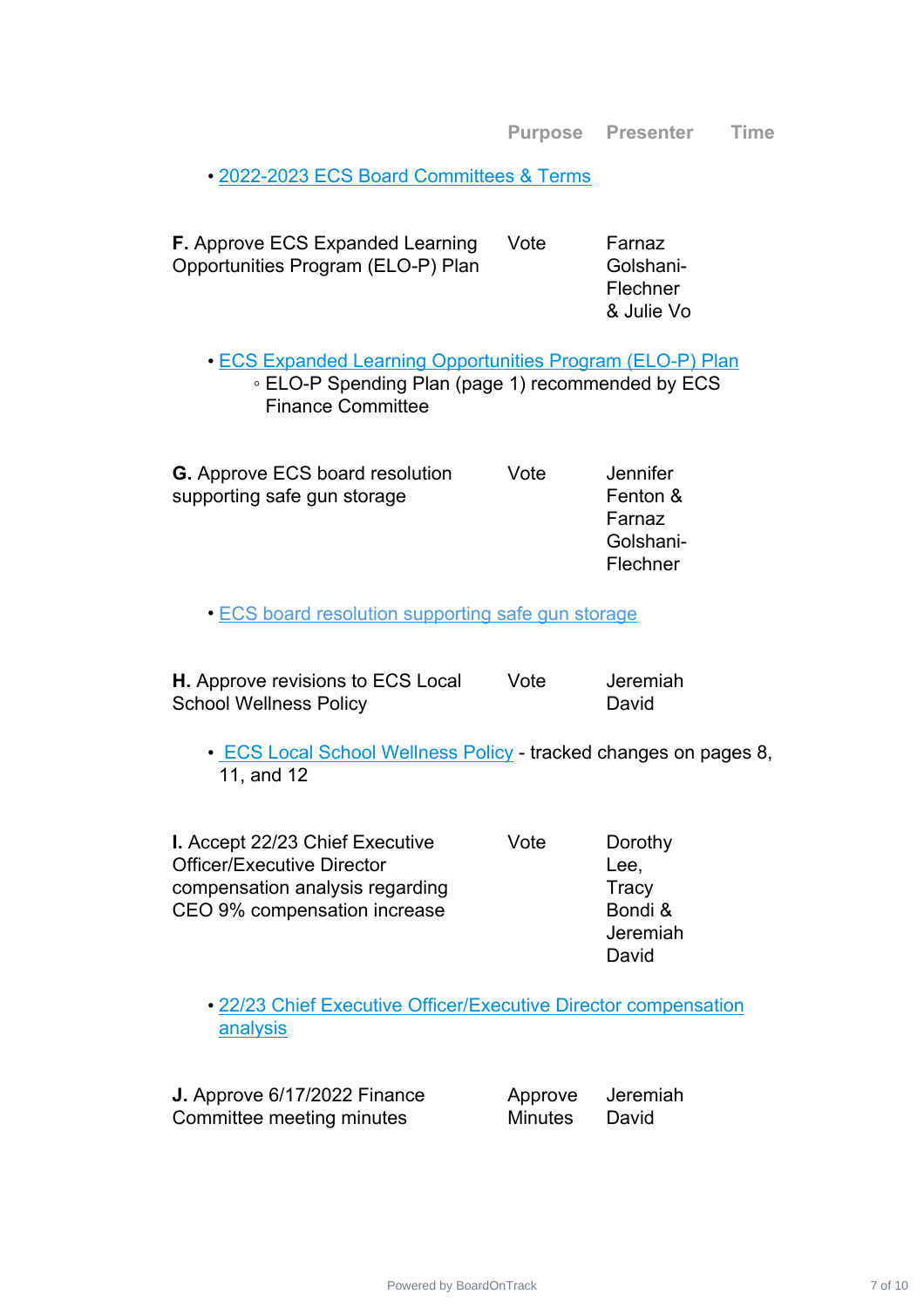|                                       |      | Purpose Presenter Time |  |
|---------------------------------------|------|------------------------|--|
| <b>K.</b> Approve check registers and | Vote | Tracy                  |  |
| credit card statements as             |      | <b>Bondi</b>           |  |
| recommended by Finance                |      |                        |  |
| Committee                             |      |                        |  |

**ECS management certification:** ECS management attests to having reviewed and approved the individual line items on the attached check registers and credit card statements in accordance with current ECS Financial Policies.

- Check registers: [January](https://ecsonline.box.com/s/ru71woqr1lhgefynmafcyyvf5bri47cx) 2022, [February](https://ecsonline.box.com/s/g1n1z9c47brnrk364vs1cihqwthj07og) 2022, [March](https://ecsonline.box.com/s/djbn0lxfotsm0kaeugtfoeglmwpabprb) 2022, [April](https://ecsonline.box.com/s/ittuhmfpcaa1glubt20rl2nehx4j5obn) 2022
- Credit card statements: [January](https://ecsonline.box.com/s/kdd0vxl5x9t3qrjelfiuvsvvj0j0akwb) 2022, [February](https://ecsonline.box.com/s/cwoqswopgwh8vba8gn8ikx9kj0gir05t) 2022, [March](https://ecsonline.box.com/s/fzavpp2eujhkzesuk3zlxkkr8n4dmeze) 2022, April [2022](https://ecsonline.box.com/s/ciwhfqmrwejrzvfj903uvx3pfq92zn0v)

| <b>L.</b> Approve private donations over | Vote | Julie Vo / |
|------------------------------------------|------|------------|
| \$1,000 as recommended by Finance        |      | Farnaz     |
| Committee                                |      | Golshani-  |
|                                          |      | Flechner   |

• Private [donations](https://ecsonline.box.com/s/2vz6m4wr2y304wszwroh8ztsxt9y3ifg) over \$1,000

| M. Approve 2022-2023 Education            | Vote | Tracy   |
|-------------------------------------------|------|---------|
| <b>Protection Act Plan and Resolution</b> |      | Bondi / |
| as recommended by Finance                 |      | Dorothy |
| Committee                                 |      | l ee    |

• Education [Protection](https://ecsonline.box.com/s/g3b4x5vrjxpx1325qoivru7rf66a0n21) Act Spending Plan

• Education Protection Act [Resolution](https://ecsonline.box.com/s/uyoxymo5psug0r9na3z4wqvnkvu8cklo)

| <b>N.</b> Approve FY 2022-23 contract(s) | Vote | Jeremiah |
|------------------------------------------|------|----------|
|                                          |      | David    |

- ECHS-G 9th-grade CELP outdoor [education](https://ecsonline.box.com/s/s81rdiaag6glmaxwh0vyolw2kirfzcqh) contract
	- Staff analysis: per student and per chaperone costs reflect a 5% increase from the previously approved ECHS-Gardena 9th grade contract. As recommended by Finance Committee, approve contract.
- ECHS-L and ECHS-G McGraw Hill 6-year Math Curriculum contract
	- Staff analysis: replacement of existing Math curriculum with a more balanced curriculum. See Case for Change document below for details, along with 1-year and 6-year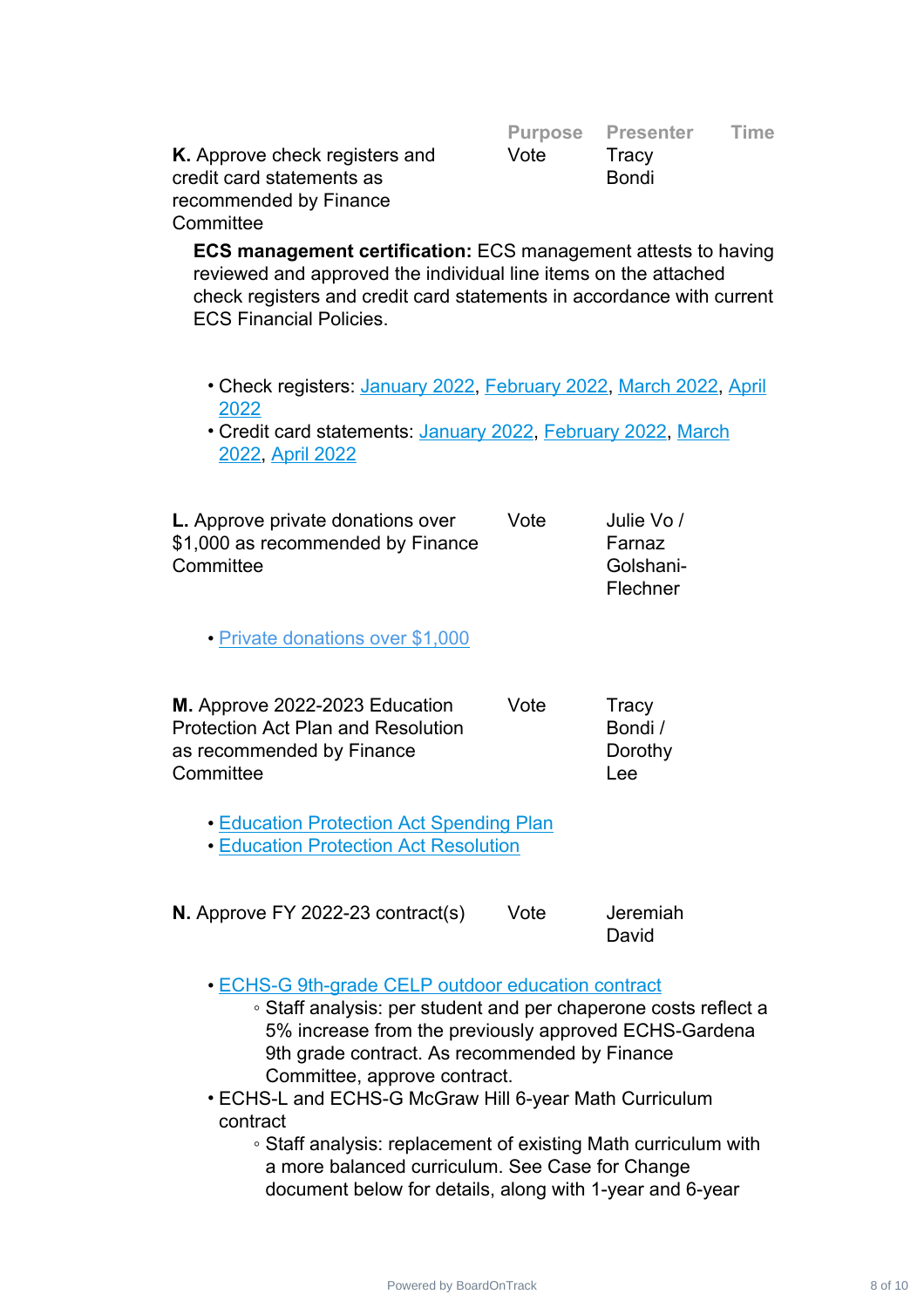costs projections. Recommendation: move forward with this Math curriculum adoption.

- Case for Change for ECHS Math [curriculum](https://ecsonline.box.com/s/r3vbke6hxbc7n8pwigqj98jl9xpsoyet) adoption
- 1-year and 6-year costs [projections](https://ecsonline.box.com/s/g6rgm7tevbu3u59eucylgecpexsp54zg)
- [Contract](https://ecsonline.box.com/s/fh6m6vl6g5eykfiusx31hg1b2s0f83o7)

#### • ECMS-I outdoor shade structure contract

- Staff analysis: addition of outdoor shade structure near compost area to support student activities. Recommendation to move forward.
	- [Contract](https://ecsonline.box.com/s/4xyu4qprt1cwg0hia7h3rlr225e0p7rg)

#### **VI. Action Item 6:06 PM**

| A. Approve Local Accountability and<br>Control Plans for ECHS-L, ECMS-G,<br><b>ECMS-I, ECHS-G</b>         | Vote | Farnaz<br>Golshani-<br>Flechner /<br>Jeremiah<br>David     | 2 <sub>m</sub> |
|-----------------------------------------------------------------------------------------------------------|------|------------------------------------------------------------|----------------|
| • Attached in Item IV A above                                                                             |      |                                                            |                |
| <b>B.</b> Approve 22/23 budgets for ECHS-<br>L, ECMS-G, ECMS-I, ECHS-G                                    | Vote | Farnaz<br>Golshani-<br>Flechner /<br>Tracy<br><b>Bondi</b> | 2 <sub>m</sub> |
| • Attached in Item III.B above                                                                            |      |                                                            |                |
| C. Approve 2022 California School<br>Dashboard Local Indicators for<br>ECHS-L, ECMS-G, ECMS-I, ECHS-<br>G | Vote | Robert<br>Maxwell /<br>Jeremiah<br>David                   | 2 <sub>m</sub> |
| • 2022 California School Dashboard Local Indicators for ECHS-L,<br><b>ECMS-G, ECMS-I, ECHS-G</b>          |      |                                                            |                |
| D. Approve 2022-2023 Academic<br>Calendars for ECHS-L, ECMS-G,<br><b>ECMS-I, ECHS-G</b>                   | Vote | <b>Danielle</b><br><b>Kelsick</b>                          | 2 <sub>m</sub> |